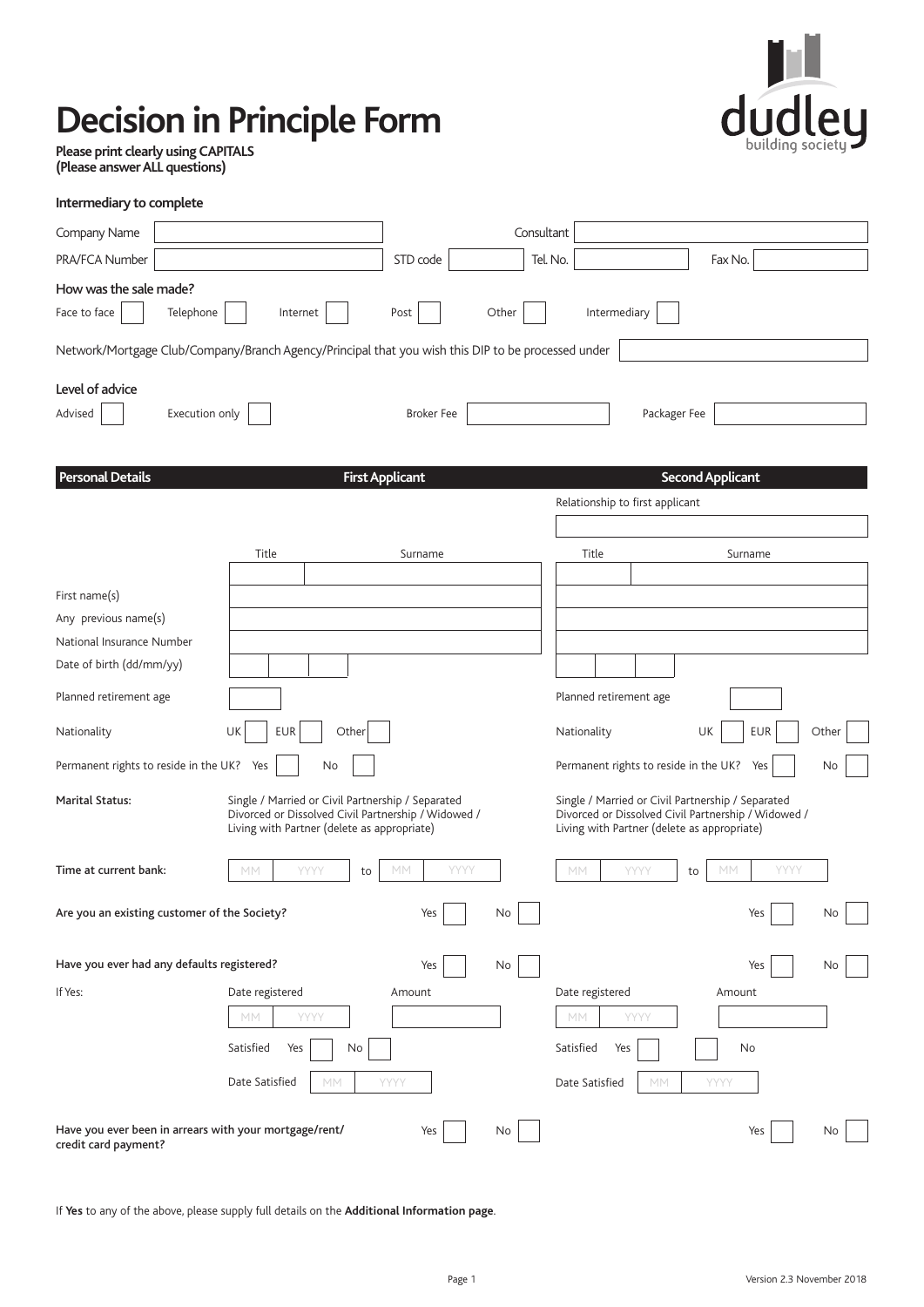|                                                            | Personal Details (cont'd)                                                                                    |                                                                                                                                                                                                                                                                                                                                     | <b>First Applicant</b>                      |                                                        | <b>Second Applicant</b>                                                   |                                     |                                   |
|------------------------------------------------------------|--------------------------------------------------------------------------------------------------------------|-------------------------------------------------------------------------------------------------------------------------------------------------------------------------------------------------------------------------------------------------------------------------------------------------------------------------------------|---------------------------------------------|--------------------------------------------------------|---------------------------------------------------------------------------|-------------------------------------|-----------------------------------|
|                                                            | Have you ever had a County Court Judgement?                                                                  |                                                                                                                                                                                                                                                                                                                                     | Yes                                         | No                                                     |                                                                           | Yes                                 | No                                |
| If Yes:                                                    |                                                                                                              | Date registered<br>YYYY<br>МM<br>Satisfied<br>Yes<br>No<br>Date Satisfied<br>МM                                                                                                                                                                                                                                                     | Amount<br>YYYY                              |                                                        | Date registered<br>YYYY<br>MМ<br>Satisfied<br>Yes<br>Date Satisfied<br>MM | Amount<br>No<br>YYYY                |                                   |
|                                                            |                                                                                                              | Have you ever been subject to an individual Voluntary Arrangement? Yes                                                                                                                                                                                                                                                              |                                             | No                                                     |                                                                           | Yes                                 | No                                |
| If Yes:                                                    |                                                                                                              | Date of IVA<br>YYYY<br>MМ<br>Satisfied<br>No<br>Yes<br>MM<br>Date Satisfied                                                                                                                                                                                                                                                         | YYYY                                        |                                                        | Date of IVA<br>YYYY<br>МM<br>Satisfied<br>Yes<br>Date Satisfied<br>MM     | No<br>YYYY                          |                                   |
|                                                            | Have you ever been made Bankrupt?                                                                            |                                                                                                                                                                                                                                                                                                                                     | Yes                                         | No                                                     |                                                                           | Yes                                 | No.                               |
| If Yes:                                                    |                                                                                                              | Date of bankrupcy order<br>YYYY<br>МM                                                                                                                                                                                                                                                                                               | Date bankrupcy discharged<br>YYYY<br>МM     |                                                        | Date of bankrupcy order<br>YYYY<br>МM                                     | Date bankrupcy discharged<br>МM     | YYYY                              |
|                                                            | Have you ever had a property repossessed, either as<br>result of a Voluntary Arrangement or by court action? |                                                                                                                                                                                                                                                                                                                                     | Yes                                         | No                                                     |                                                                           | Yes                                 | No.                               |
| If Yes:                                                    |                                                                                                              | Date of repossession<br>YYYY<br>МM                                                                                                                                                                                                                                                                                                  |                                             |                                                        | Date of repossession<br>YYYY<br>МM                                        |                                     |                                   |
|                                                            | pending for any offence other than driving?                                                                  | Have you ever been cautioned, convicted or have a prosecution                                                                                                                                                                                                                                                                       | Yes                                         | No                                                     |                                                                           | Yes                                 | No.                               |
| If Yes:                                                    | Type of conviction                                                                                           |                                                                                                                                                                                                                                                                                                                                     |                                             |                                                        | Type of conviction                                                        |                                     |                                   |
|                                                            | Relevant Sentence                                                                                            |                                                                                                                                                                                                                                                                                                                                     |                                             |                                                        | Relevant Sentence                                                         |                                     |                                   |
|                                                            |                                                                                                              | Have you or any person who will reside in the property to be<br>mortgaged, received a formal police caution in the last 5 years,<br>ever been convicted of, or have any prosecution pending for any<br>offence other than for parking or speeding, excluding any which<br>are spent under the Rehabilitation of Offenders Act 1974? | Yes                                         | No                                                     |                                                                           | Yes                                 | No.                               |
|                                                            |                                                                                                              | If Yes to any of the above, please supply full details on the Additional Information page.                                                                                                                                                                                                                                          |                                             |                                                        |                                                                           |                                     |                                   |
|                                                            | <b>Requested Loan</b>                                                                                        |                                                                                                                                                                                                                                                                                                                                     |                                             |                                                        |                                                                           |                                     |                                   |
| Loan purpose<br>Residential<br>Purchase<br>Equity<br>Share | Residential<br>Remortgage<br>Homebuy                                                                         | Further<br>Advance<br>Ex Pat<br>Residential                                                                                                                                                                                                                                                                                         | First-time<br>buyer<br>Ex Pat<br><b>BTL</b> | <b>DBS</b><br>subsequent buyer<br>LTD Co<br><b>BTL</b> | Right to<br>buy<br><b>BTL</b><br>BTL<br>Purchase                          | Shared<br>Remortgage                | Ownership<br>Self<br><b>Build</b> |
| Loan amount<br>£                                           |                                                                                                              |                                                                                                                                                                                                                                                                                                                                     | Term                                        |                                                        |                                                                           |                                     |                                   |
|                                                            | Is the loan regulated                                                                                        |                                                                                                                                                                                                                                                                                                                                     |                                             | Repayment type                                         |                                                                           |                                     |                                   |
| Yes                                                        | No                                                                                                           |                                                                                                                                                                                                                                                                                                                                     |                                             | Capital & Interest                                     | Interest only                                                             | Part & Part                         |                                   |
|                                                            | Estimated value/purchase price                                                                               |                                                                                                                                                                                                                                                                                                                                     | If Part & Part                              |                                                        |                                                                           |                                     |                                   |
| £                                                          |                                                                                                              |                                                                                                                                                                                                                                                                                                                                     |                                             | Portion on Interest Only $E$                           |                                                                           | Portion on Capital & Interest $ E $ |                                   |
|                                                            |                                                                                                              | Please be aware YOU MUST have suitable arrangements in place to repay any part of the loan not on a repayment basis.                                                                                                                                                                                                                |                                             |                                                        |                                                                           |                                     |                                   |

If all or part of the loan is to be paid on an interest only basis, please confirm how you intend to repay the capital element of the mortgage on the **Additional Information page**.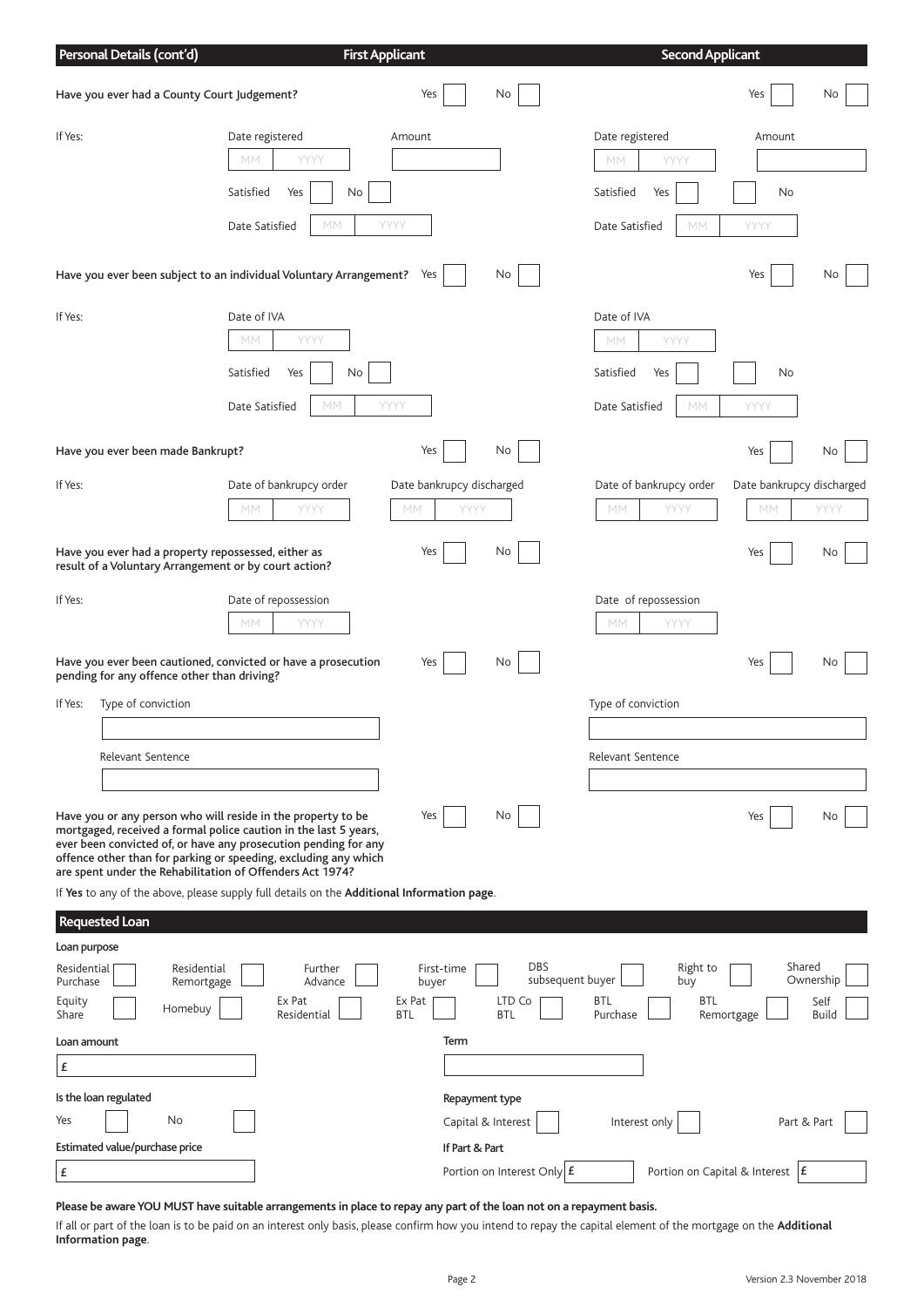## **Property Details** If property is being remortgaged, what are the funds being used for?  $\overline{\phantom{a}}$ **First Applicant Second Applicant**

| Current address:<br>(If less than 3 years, please give                    |                                                                                                                  |                     |    |         |         |                     |    |
|---------------------------------------------------------------------------|------------------------------------------------------------------------------------------------------------------|---------------------|----|---------|---------|---------------------|----|
| all addresses during this period                                          |                                                                                                                  |                     |    |         |         |                     |    |
| and length of time at each<br>address on the Additional                   |                                                                                                                  |                     |    |         |         |                     |    |
| Information page). For ex pat                                             |                                                                                                                  |                     |    |         |         |                     |    |
| applications, please provide<br>your last known UK address on the         |                                                                                                                  |                     |    |         |         |                     |    |
| <b>Additional Information Page.</b>                                       | Post Code                                                                                                        |                     |    |         |         | Post Code           |    |
| How long have you lived here?                                             | Years                                                                                                            | Months              |    |         | Years   | Months              |    |
|                                                                           |                                                                                                                  |                     |    |         |         |                     |    |
| Are you a first time buyer?                                               |                                                                                                                  | Yes                 | No |         |         | Yes                 | No |
| <b>Residential Status</b>                                                 | $*$ Tenant<br>Owner                                                                                              | *Living with others |    | Owner   | *Tenant | *Living with others |    |
|                                                                           | *(please give details i.e. relationship/landlords and rental payment details on the Additional Information page) |                     |    |         |         |                     |    |
| Telephone number (inc. code)                                              | Day                                                                                                              |                     |    | Day     |         |                     |    |
|                                                                           | Evening                                                                                                          |                     |    | Evening |         |                     |    |
|                                                                           |                                                                                                                  |                     |    |         |         |                     |    |
| Have you ever had a loan or mortgage application refused?                 |                                                                                                                  | Yes                 | No |         |         | Yes                 | No |
| Have you applied to any other lender for a mortgage within the            |                                                                                                                  | Yes                 | No |         |         | Yes                 | No |
| last 6 months?                                                            |                                                                                                                  |                     |    |         |         |                     |    |
| Do you have any active applications for mortgages other than<br>this one? |                                                                                                                  | Yes                 | No |         |         | Yes                 | No |
|                                                                           |                                                                                                                  |                     |    |         |         |                     |    |
| If Yes to any of the above, please supply full details here.              |                                                                                                                  |                     |    |         |         |                     |    |
|                                                                           |                                                                                                                  |                     |    |         |         |                     |    |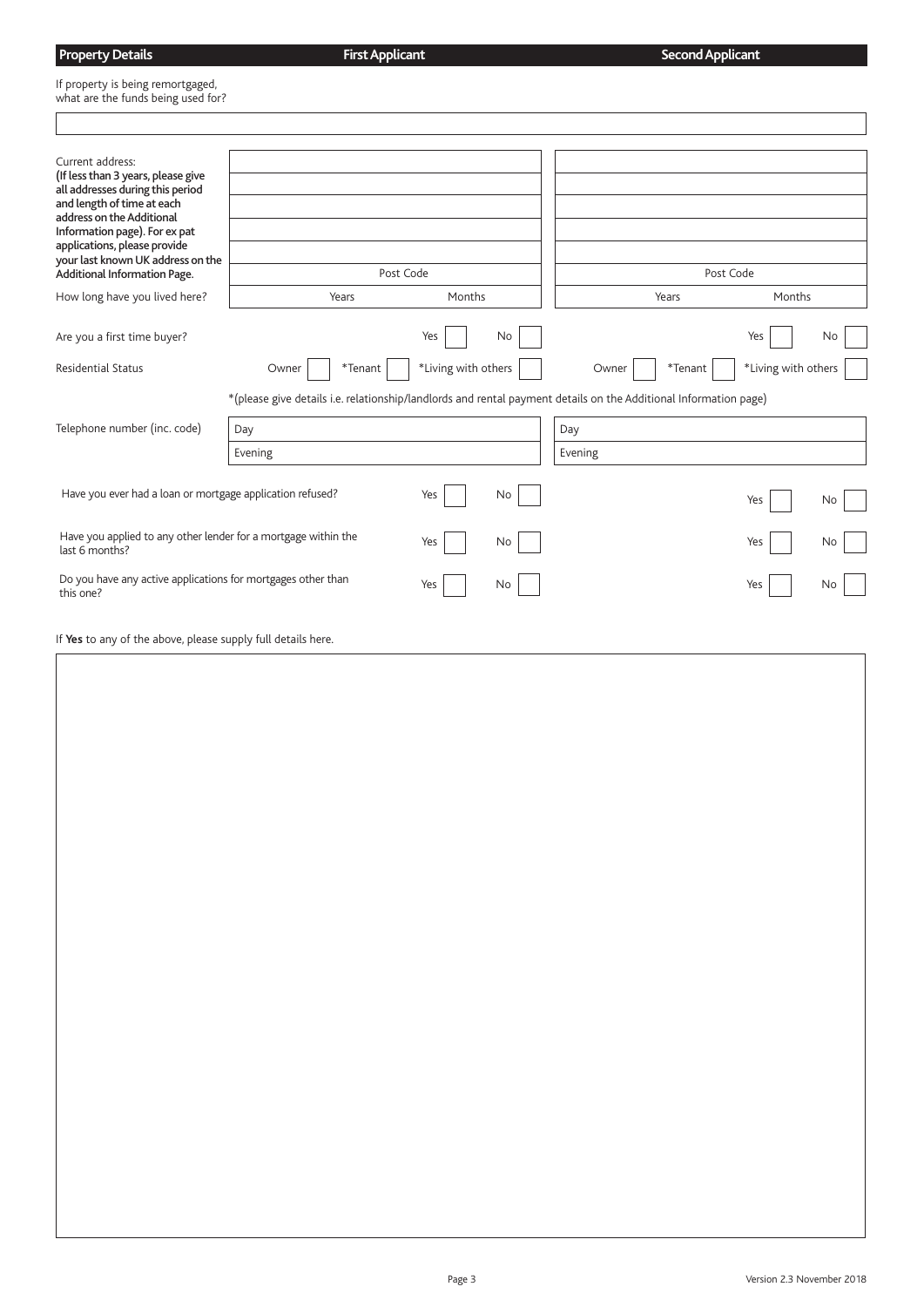| Occupation, Income & Expenditure                                                                                                                                                                                                         |                            |                                         | <b>First Applicant</b> |                               |      |             |                               | <b>Second Applicant</b> |          |                  |       |
|------------------------------------------------------------------------------------------------------------------------------------------------------------------------------------------------------------------------------------------|----------------------------|-----------------------------------------|------------------------|-------------------------------|------|-------------|-------------------------------|-------------------------|----------|------------------|-------|
| What is your occupation?                                                                                                                                                                                                                 |                            |                                         |                        |                               |      |             |                               |                         |          |                  |       |
| If you are a sole trader, a partner in a firm or a company director with a 25% or<br>more shareholding, please tick the box and provide details of income/net<br>profit for the last 3 trading years on the Additional Information Page. |                            |                                         |                        |                               |      |             |                               |                         |          |                  |       |
| Is the applicant a high net worth individual?                                                                                                                                                                                            |                            |                                         |                        | Yes                           |      | No          |                               |                         | Yes      |                  | No    |
| Is the applicant a mortgage professional?                                                                                                                                                                                                |                            |                                         |                        | Yes                           |      | No          |                               |                         | Yes      |                  | No    |
| If Yes, provide information on the Additional Information Page.                                                                                                                                                                          |                            |                                         |                        |                               |      |             |                               |                         |          |                  |       |
| What is your annual basic income?                                                                                                                                                                                                        |                            |                                         | £                      |                               |      |             |                               | Ι£                      |          |                  |       |
| State any other income eg. bonus, overtime, benefits etc. $ E $                                                                                                                                                                          |                            |                                         | £<br>£<br>£<br>£       |                               |      |             |                               | Ι£<br>£<br>£<br>Ι£<br>£ |          |                  |       |
| Are you aware of any changes to your income?                                                                                                                                                                                             |                            |                                         |                        | Yes <sup>*</sup>              |      | No          |                               |                         | Yes*     |                  | No.   |
| If Yes, provide information on the Additional Information Page.                                                                                                                                                                          |                            |                                         |                        |                               |      |             |                               |                         |          |                  |       |
| Current Employer                                                                                                                                                                                                                         |                            | Name of Company                         |                        |                               |      |             | Name of Company               |                         |          |                  |       |
| (If self-employed please detail<br>your trading name and address)                                                                                                                                                                        | Address                    |                                         |                        |                               |      |             | Address                       |                         |          |                  |       |
|                                                                                                                                                                                                                                          |                            |                                         |                        |                               |      |             |                               |                         |          |                  |       |
|                                                                                                                                                                                                                                          |                            |                                         |                        | Postcode                      |      |             |                               |                         | Postcode |                  |       |
|                                                                                                                                                                                                                                          |                            |                                         |                        |                               |      |             |                               |                         |          |                  |       |
|                                                                                                                                                                                                                                          | Tel:                       |                                         |                        | Fax:                          |      |             | Tel:                          |                         | Fax:     |                  |       |
| How long have you been with your current employer/trading?<br>(If less than 3 years, please provide previous employment history<br>to cover last 3 years on additional information page).                                                |                            |                                         |                        |                               |      | Yrs         |                               |                         |          |                  | Yrs   |
| Is your current employment permanent?<br>*If No, give details on the Additional Information page                                                                                                                                         |                            |                                         |                        | Yes                           |      | No*         |                               |                         | Yes      |                  | $No*$ |
| Do you make any maintenance/child support payments to court<br>or on a voluntary basis?                                                                                                                                                  |                            |                                         |                        | Yes                           |      | No          |                               |                         | Yes      |                  | Νo    |
| If Yes, how much per month?                                                                                                                                                                                                              |                            |                                         |                        |                               | £    |             |                               |                         |          | £                |       |
| Please state the number and age(s) of any dependents                                                                                                                                                                                     |                            |                                         | Number                 |                               | Age  |             |                               | Number                  |          | Age              |       |
| Monthly amount for school/nursery/college/university fees                                                                                                                                                                                |                            |                                         |                        |                               |      |             |                               |                         | £        |                  |       |
| Monthly council tax payment                                                                                                                                                                                                              |                            |                                         |                        |                               |      |             |                               |                         | £        |                  |       |
| Monthly payment for any existing policies, including pensions                                                                                                                                                                            |                            |                                         |                        |                               |      |             |                               |                         | £        |                  |       |
| Monthly amount spent on food and drink                                                                                                                                                                                                   |                            |                                         |                        |                               |      |             |                               |                         | £        |                  |       |
| Monthly amount spent on travel/transport                                                                                                                                                                                                 |                            |                                         |                        |                               |      |             |                               |                         | £        |                  |       |
| Monthly amount spent on housing, fuel, power and communication                                                                                                                                                                           |                            |                                         |                        |                               |      |             |                               |                         | £        |                  |       |
| Other expenditure - please enter the monthly amount you spend on clothing, footwear, recreation and essential repairs<br>Total declared expenditure                                                                                      |                            |                                         |                        |                               |      |             |                               |                         | £<br>£   |                  |       |
|                                                                                                                                                                                                                                          |                            |                                         |                        |                               |      |             |                               |                         |          |                  |       |
| <b>Outstanding Loans/Mortgages</b><br>Do you have a <b>mortgage</b> or secured loan or any other loans<br>outstanding eg. Bank/Car Loan, Hire Purchase, Credit Cards etc.                                                                |                            |                                         |                        | <b>First Applicant</b><br>Yes |      | No          |                               | <b>Second Applicant</b> | Yes      |                  | No.   |
| If Yes, enter details below and indicate if the loan will be repaid on or before completion of your mortgage.                                                                                                                            |                            |                                         |                        |                               |      |             |                               |                         |          |                  |       |
| Lender<br>(eg. Dudley Building Society)                                                                                                                                                                                                  | Applicant<br>1st/2nd/Joint | Type of Loan<br>(eg. Secured, Personal) |                        | <b>Account Number</b>         | Term | Outstanding | Outstanding<br><b>Balance</b> | Monthly<br>Payment      |          | To be<br>Repaid? |       |
|                                                                                                                                                                                                                                          |                            |                                         |                        |                               |      |             | £                             | £                       |          |                  |       |
|                                                                                                                                                                                                                                          |                            |                                         |                        |                               |      |             | £                             | £                       |          |                  |       |
|                                                                                                                                                                                                                                          |                            |                                         |                        |                               |      |             | £                             | £                       |          |                  |       |
|                                                                                                                                                                                                                                          |                            |                                         |                        |                               |      |             | £                             | £                       |          |                  |       |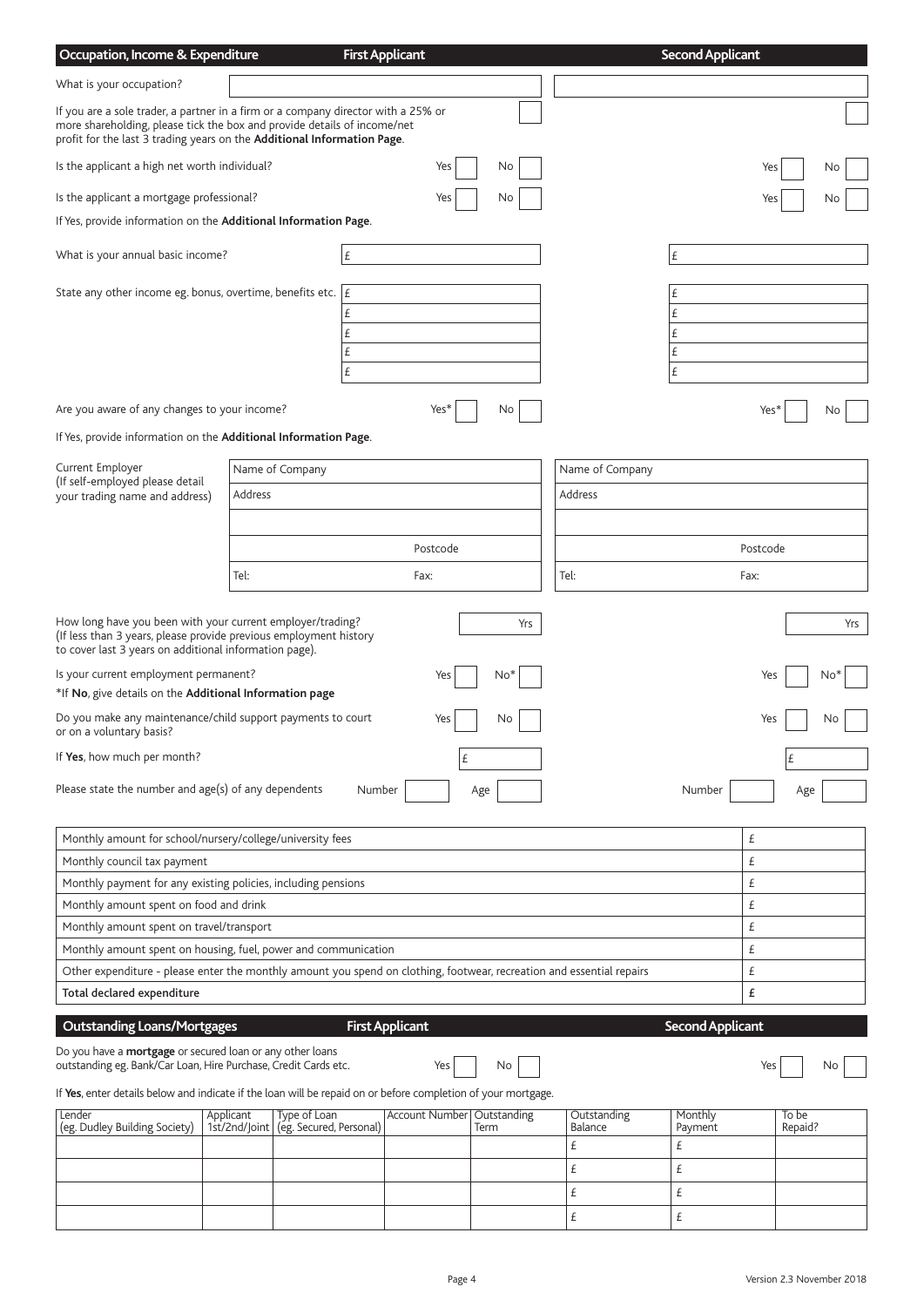| <b>Buy To Let Portfolio</b>                                                                                       |                                                                                                                                                                                                           |                                           |                                                                                           |                             |           |
|-------------------------------------------------------------------------------------------------------------------|-----------------------------------------------------------------------------------------------------------------------------------------------------------------------------------------------------------|-------------------------------------------|-------------------------------------------------------------------------------------------|-----------------------------|-----------|
|                                                                                                                   | Please give details of any buy to let mortgages that will remain upon completion of this mortgage.                                                                                                        |                                           |                                                                                           |                             |           |
| <b>Total Number of Properties</b>                                                                                 | <b>Estimated Value of Portfolio</b>                                                                                                                                                                       | <b>Balance Outstanding</b>                | Monthly Mortgage Payment                                                                  | Total Monthly Rental Income |           |
|                                                                                                                   | £                                                                                                                                                                                                         | £                                         | £                                                                                         | £                           |           |
| Your Home and Mortgage Needs                                                                                      |                                                                                                                                                                                                           |                                           |                                                                                           |                             |           |
| Address of the property to be mortgaged                                                                           |                                                                                                                                                                                                           |                                           |                                                                                           |                             |           |
|                                                                                                                   |                                                                                                                                                                                                           | Mortgage Product                          |                                                                                           |                             |           |
|                                                                                                                   |                                                                                                                                                                                                           | Required                                  |                                                                                           |                             |           |
|                                                                                                                   |                                                                                                                                                                                                           |                                           |                                                                                           |                             |           |
| Source of deposit                                                                                                 |                                                                                                                                                                                                           |                                           |                                                                                           |                             |           |
|                                                                                                                   | Is the basis for paying this loan in a currency other than GBP?                                                                                                                                           | Yes<br>No.                                | If Yes, what currency?                                                                    |                             |           |
|                                                                                                                   |                                                                                                                                                                                                           |                                           |                                                                                           |                             |           |
| House                                                                                                             | Storeys in Block<br>Detached                                                                                                                                                                              | Garage                                    |                                                                                           | <b>Bathrooms</b>            |           |
| Bungalow                                                                                                          | Semi-Detached<br>Purpose Built                                                                                                                                                                            | No. of Bedrooms                           |                                                                                           | Central Heating             |           |
| Flat                                                                                                              | Mid Terraced<br>Floors                                                                                                                                                                                    | No. of Rec. Rooms                         |                                                                                           | Approx Floor Area           |           |
| Maisonette                                                                                                        | <b>End Terrace</b><br>Converted                                                                                                                                                                           | Year Built                                |                                                                                           |                             |           |
|                                                                                                                   |                                                                                                                                                                                                           |                                           |                                                                                           |                             |           |
| Is the property subject to agricultural restrictions?                                                             | Yes                                                                                                                                                                                                       | No                                        | Will the property be used wholly for residential purposes?                                |                             | Yes<br>No |
| Does the property include more than ten acres of land?                                                            | Yes                                                                                                                                                                                                       | No                                        | Will the applicants be occupying the property within<br>one month of the loan completing? |                             | Yes<br>No |
| Was the property owned by the local authority?                                                                    | Yes                                                                                                                                                                                                       | No                                        | Will any of the property be used for business purposes?                                   |                             | Yes<br>No |
| Is the property connected to or above a<br>commercial property?                                                   | Yes                                                                                                                                                                                                       | No                                        | Is there a business, financial or family relationship between Yes                         |                             | No        |
| Will this be the applicants main residence?                                                                       | Yes                                                                                                                                                                                                       | No                                        | the applicant and the vendor?                                                             |                             |           |
| Will the property be a second/holiday home?                                                                       | Yes                                                                                                                                                                                                       | No                                        |                                                                                           |                             |           |
|                                                                                                                   | If No to any of the above, please answer the following questions on the Additional Information page.                                                                                                      |                                           |                                                                                           |                             |           |
| 1. Which rooms will you reside in?                                                                                |                                                                                                                                                                                                           | 2. What will the other rooms be used for? |                                                                                           |                             |           |
|                                                                                                                   | 3. What commercial use if any will be made of the property?                                                                                                                                               | 4. What will the grounds be used for?     |                                                                                           |                             |           |
| Is this a purchase or remortgage?                                                                                 |                                                                                                                                                                                                           | Purchase                                  | Remortgage                                                                                |                             |           |
| Does the borrower intend to let the property to a family                                                          |                                                                                                                                                                                                           |                                           |                                                                                           |                             |           |
| member now or at any time in the future, or to<br>live in the property themselves at any point in the future?     |                                                                                                                                                                                                           | No<br>Yes                                 |                                                                                           |                             |           |
|                                                                                                                   |                                                                                                                                                                                                           |                                           |                                                                                           |                             |           |
| If the property was inherited, or purchased, since the time<br>of purchase has the property ever been occupied by |                                                                                                                                                                                                           |                                           |                                                                                           |                             |           |
| the borrower or a related person?                                                                                 |                                                                                                                                                                                                           | No<br>Yes                                 |                                                                                           |                             |           |
|                                                                                                                   |                                                                                                                                                                                                           |                                           |                                                                                           |                             |           |
|                                                                                                                   | Is vacant possession of the property being obtained on completion of the purchase and/or mortgage?                                                                                                        |                                           |                                                                                           |                             | Yes<br>No |
|                                                                                                                   | Do you intend to occupy the property immediately on completion?                                                                                                                                           |                                           |                                                                                           |                             | Yes<br>No |
|                                                                                                                   | Will any portion be sub-let? If Yes, please give details in the Additional Information page.                                                                                                              |                                           |                                                                                           |                             | No<br>Yes |
| Is the property leasehold?                                                                                        |                                                                                                                                                                                                           | If leasehold, what is the unexpired term? |                                                                                           | Yrs                         |           |
| Is there any Ground Rent/Service Charge per annum? $ E $                                                          |                                                                                                                                                                                                           |                                           |                                                                                           |                             |           |
|                                                                                                                   |                                                                                                                                                                                                           |                                           |                                                                                           |                             |           |
|                                                                                                                   | Will you be providing from your own savings all of the monies required in addition to this loan to enable you to purchase the property?<br>If No, please give details on the Additional Information page. |                                           |                                                                                           |                             | Yes<br>No |
|                                                                                                                   | Will any additional borrowings be secured against the property by a second charge?                                                                                                                        |                                           |                                                                                           |                             | Yes<br>No |

Will any additional borrowings be secured against the property by a second charge? **If Yes, please give details on the Additional Information page.**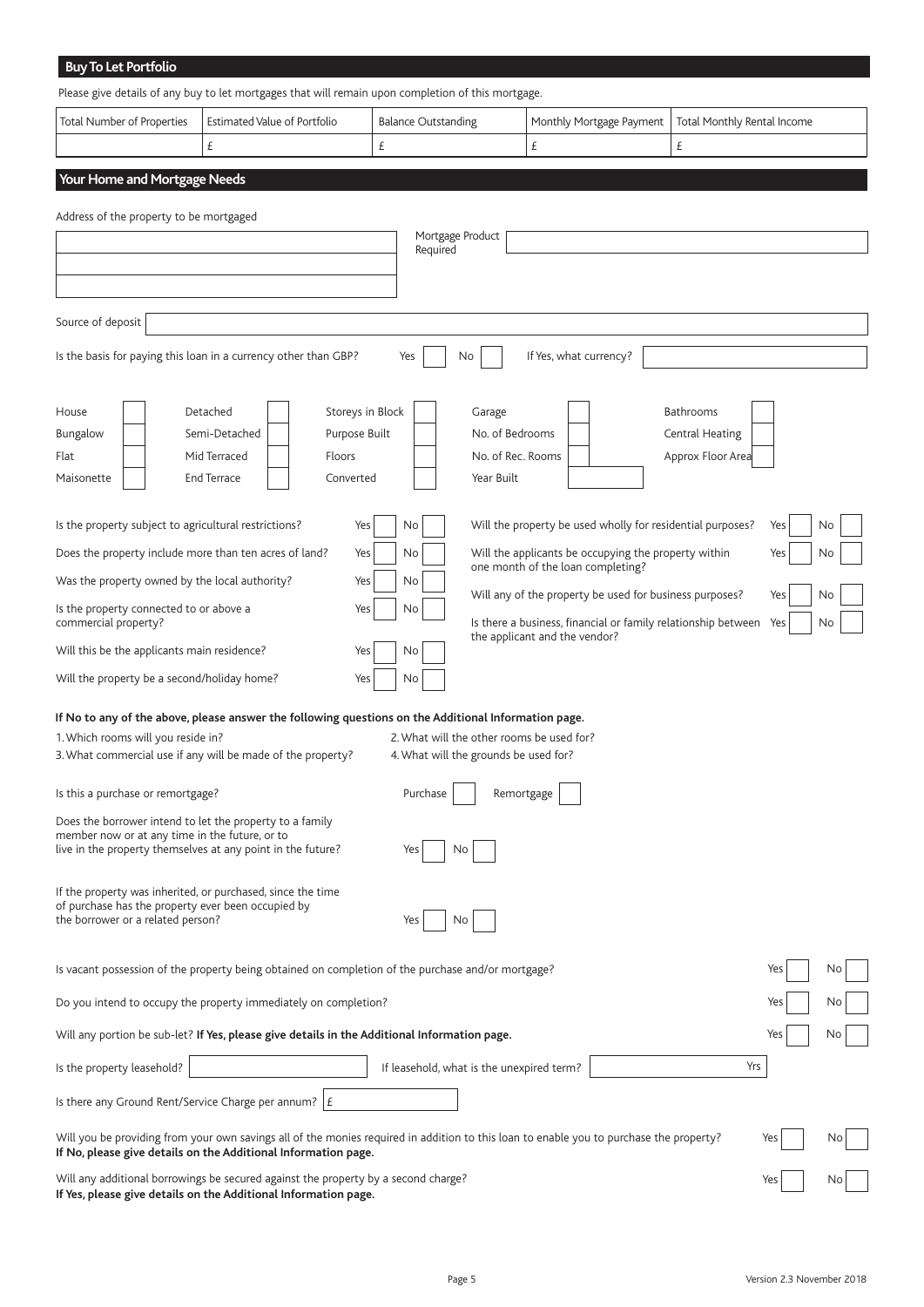| $\sim$ $\sim$                                                                                                                                                                                                                                                                                                                                                                                                                                                              |
|----------------------------------------------------------------------------------------------------------------------------------------------------------------------------------------------------------------------------------------------------------------------------------------------------------------------------------------------------------------------------------------------------------------------------------------------------------------------------|
| _______                                                                                                                                                                                                                                                                                                                                                                                                                                                                    |
|                                                                                                                                                                                                                                                                                                                                                                                                                                                                            |
| $\overline{\phantom{0}}$                                                                                                                                                                                                                                                                                                                                                                                                                                                   |
|                                                                                                                                                                                                                                                                                                                                                                                                                                                                            |
|                                                                                                                                                                                                                                                                                                                                                                                                                                                                            |
|                                                                                                                                                                                                                                                                                                                                                                                                                                                                            |
| $\overline{\phantom{a}}$                                                                                                                                                                                                                                                                                                                                                                                                                                                   |
|                                                                                                                                                                                                                                                                                                                                                                                                                                                                            |
| $\frac{1}{2} \left( \frac{1}{2} \right) \left( \frac{1}{2} \right) \left( \frac{1}{2} \right) \left( \frac{1}{2} \right) \left( \frac{1}{2} \right) \left( \frac{1}{2} \right) \left( \frac{1}{2} \right) \left( \frac{1}{2} \right) \left( \frac{1}{2} \right) \left( \frac{1}{2} \right) \left( \frac{1}{2} \right) \left( \frac{1}{2} \right) \left( \frac{1}{2} \right) \left( \frac{1}{2} \right) \left( \frac{1}{2} \right) \left( \frac{1}{2} \right) \left( \frac$ |
| -                                                                                                                                                                                                                                                                                                                                                                                                                                                                          |
|                                                                                                                                                                                                                                                                                                                                                                                                                                                                            |
| $\overline{\phantom{a}}$                                                                                                                                                                                                                                                                                                                                                                                                                                                   |
|                                                                                                                                                                                                                                                                                                                                                                                                                                                                            |
|                                                                                                                                                                                                                                                                                                                                                                                                                                                                            |
|                                                                                                                                                                                                                                                                                                                                                                                                                                                                            |
| $\overline{\phantom{a}}$                                                                                                                                                                                                                                                                                                                                                                                                                                                   |
| $\overline{\phantom{0}}$                                                                                                                                                                                                                                                                                                                                                                                                                                                   |
|                                                                                                                                                                                                                                                                                                                                                                                                                                                                            |
|                                                                                                                                                                                                                                                                                                                                                                                                                                                                            |
|                                                                                                                                                                                                                                                                                                                                                                                                                                                                            |
|                                                                                                                                                                                                                                                                                                                                                                                                                                                                            |
|                                                                                                                                                                                                                                                                                                                                                                                                                                                                            |
| $\overline{\phantom{0}}$                                                                                                                                                                                                                                                                                                                                                                                                                                                   |
|                                                                                                                                                                                                                                                                                                                                                                                                                                                                            |
|                                                                                                                                                                                                                                                                                                                                                                                                                                                                            |
| $\sim$ $\sim$ $\sim$ $\sim$                                                                                                                                                                                                                                                                                                                                                                                                                                                |
| <u> The Communication of the Communication of the Communication of the Communication of the Communication of the Communication of the Communication of the Communication of the Communication of the Communication of the Commun</u>                                                                                                                                                                                                                                       |
|                                                                                                                                                                                                                                                                                                                                                                                                                                                                            |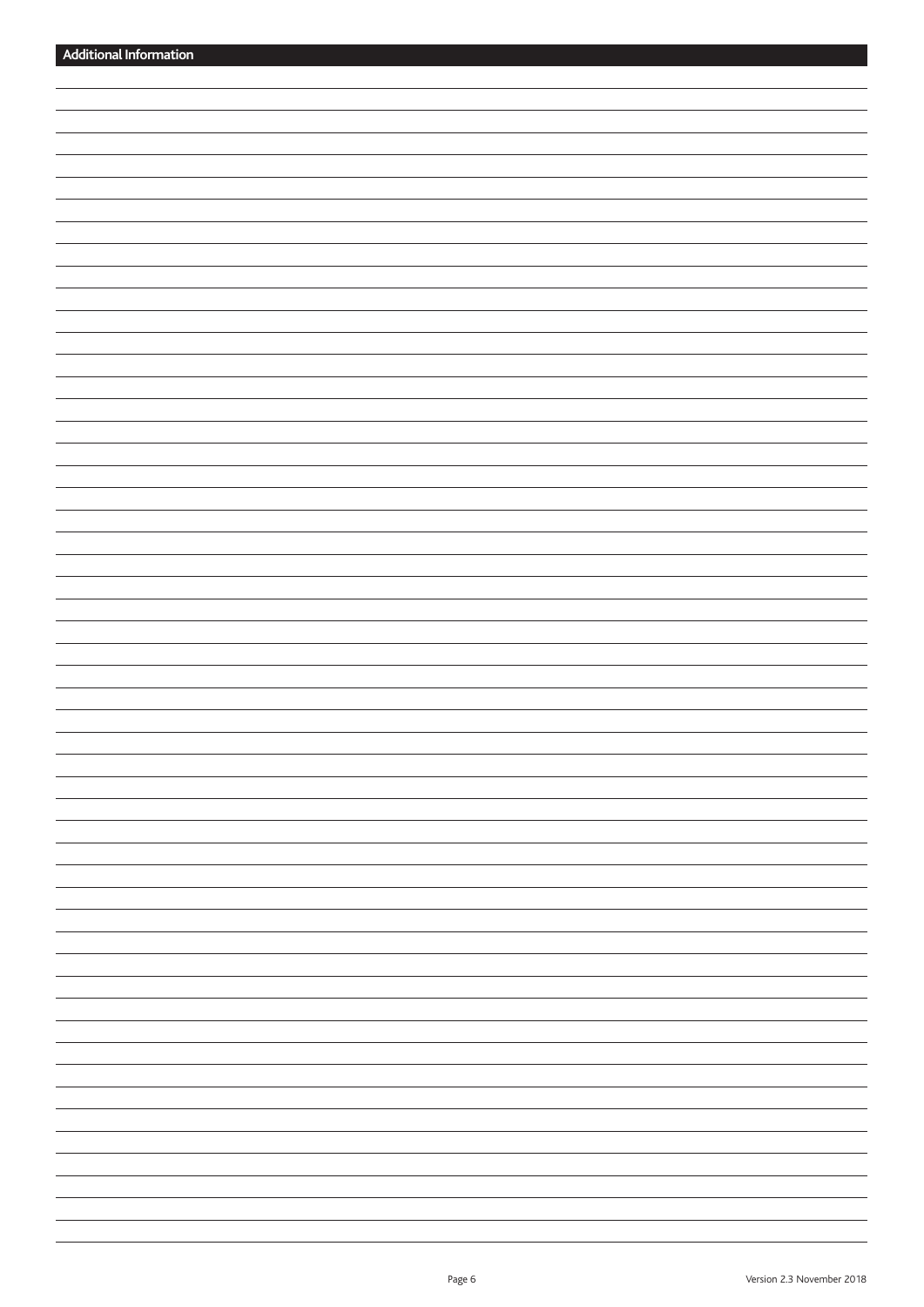### **Your Personal Information and What We Do With It**

Our Society takes its responsibilities for data management very seriously and we have thoroughly detailed our approach to how we collect and use information on the 'Privacy' page on our website. This explains how we collect and manage personal information and what we do with it. Please visit www. dudleybuildingsociety.co.uk/privacy for more information, alternatively you can request an electronic or paper copy of our privacy statements by:

Telephone: 01384 231414

Email: enquiries@dudleybuildingsociety.co.uk

Post: Dudley Building Society, 7 Harbour Buildings, The Waterfront, Brierley Hill, West Midlands, DY5 1LN

We can be contacted at any time if you have queries about this privacy notice or wish to exercise any of the rights mentioned in it by writing to us at The Secretary, Dudley Building Society, 7 Harbour Buildings, The Waterfront, Brierley Hill, DY5 1LN. This privacy notice may be updated from time to time. You should check http://www.dudleybuildingsociety.co.uk/privacy regularly so that you can read the up to date version.

#### How do we share your information with Credit Reference Agencies?

In order to process your application, we will perform credit and identity checks on you with one or more credit reference agencies ("CRAs"). To do this, we will supply your personal information to CRAs and they will give us information about you. This will include information from your credit application and about your financial situation and financial history. CRAs will supply to us both public (including the electoral register) and shared credit, financial situation and financial history information and fraud prevention information.

We will use this information to:

- Assess your creditworthiness and whether you can afford to take the product;
- Verify the accuracy of the data you have provided to us;
- Prevent criminal activity, fraud and money laundering;
- Manage your account(s);
- Trace and recover debts; and
- Ensure any offers provided to you are appropriate to your circumstances.

We will continue to exchange information about you with CRAs while you have a relationship with us. We will also inform the CRAs about your settled accounts. If you borrow and do not repay in full and on time, CRAs will record the outstanding debt. This information may be supplied to other organisations by CRAs.

When CRAs receive a search from us they will place a search footprint on your credit file that may be seen by other lenders.

If you are making a joint application, or tell us that you have a spouse or financial associate, we will link your records together, so you should make sure you discuss this with them, and share with them this information, before lodging the application. CRAs will also link your records together and these links will remain on your and their files until such time as you or your partner successfully files for a disassociation with the CRAs to break that link.

#### How do we share your information with Fraud Prevention Agencies?

The personal information we have collected from you will be shared with fraud prevention agencies who will use it to prevent fraud and money-laundering and to verify your identity. If fraud is detected, you could be refused certain services, finance or employment. Further details of how your information will be used by us and these fraud prevention agencies, and your data protection rights, can be found by writing to us using the details above.

### What should you do if your personal information changes?

You should tell us without delay so that we can update our records. The contact details for this purpose are:

Telephone: 01384 231414

Email: enquiries@dudleybuildingsociety.co.uk

Post: Dudley Building Society, 7 Harbour Buildings, The Waterfront, Brierley Hill, West Midlands, DY5 1LN

| Marketing Preferences                                                                                                                                                                                                        |      |           |             |      |           |  |  |
|------------------------------------------------------------------------------------------------------------------------------------------------------------------------------------------------------------------------------|------|-----------|-------------|------|-----------|--|--|
| We would love to keep you informed about the products and services that are available to you as a member of Dudley Building Society. In order to receive them please confirm<br>your preferences by selecting the following: |      |           |             |      |           |  |  |
| <b>Applicant 1</b>                                                                                                                                                                                                           |      |           | Applicant 2 |      |           |  |  |
| Email                                                                                                                                                                                                                        | Post | Telephone | Email       | Post | Telephone |  |  |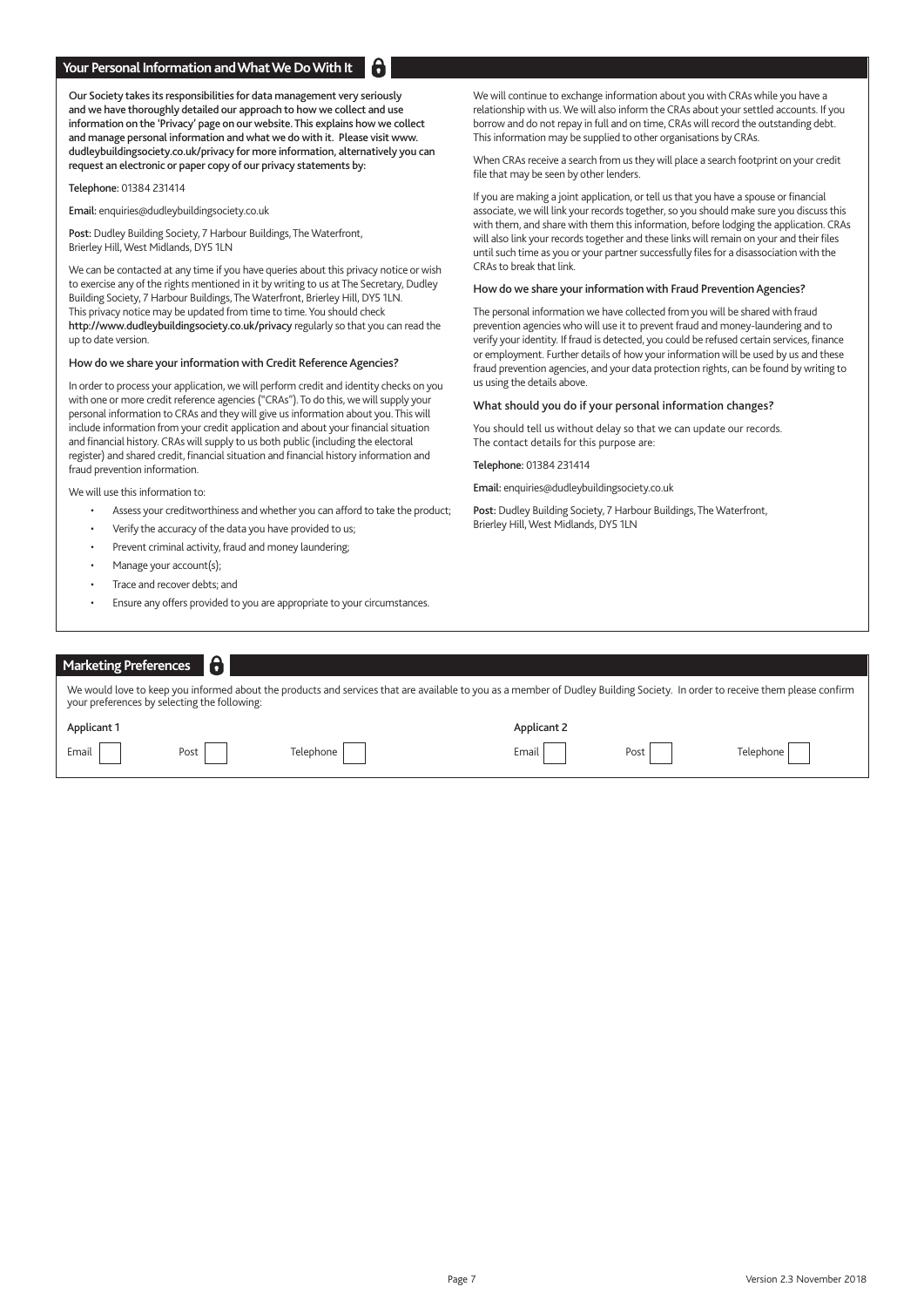## **Declarations**

|  |  | • Joint Accounts |  |
|--|--|------------------|--|
|--|--|------------------|--|

 By making a joint application, I am creating a financial association with the other applicant, I am also confirming that I am entitled to:-

- o Disclose information about the other applicant(s) and/or anyone else referred to by me.
- o Authorise you to search, link and/or record information at credit reference agencies about me and/or anyone else referred to by me.
- Sole Accounts

Intermediary

this information.

Information held about me by the credit reference agencies may already be linked to another individual who has an existing financial association with me. For the purposes of my application I may be treated as financially linked and my application will be assessed with reference to any "associated" records.

• Where a client is not present to sign the declaration, I confirm that the information on this form has been provided by the applicant(s) to me and I have made him/her aware to which lender the information will be passed. I also confirm that I have read him/her the full declaration detailing use of

By signing this Decision in Principle you are confirming that you have acknowledged the Society's Privacy Notices and the guidance that is contained within them.

I/We declare that I/we have read and understood the Society's Privacy Notice.

|         | 1st Applicant's signature                                                                                                                                                                        |      |  |
|---------|--------------------------------------------------------------------------------------------------------------------------------------------------------------------------------------------------|------|--|
| Date DD | <b>MM</b>                                                                                                                                                                                        | YYYY |  |
|         |                                                                                                                                                                                                  |      |  |
|         |                                                                                                                                                                                                  |      |  |
|         | 2nd Applicant's signature _                                                                                                                                                                      |      |  |
| Date DD | <b>MM</b>                                                                                                                                                                                        | YYYY |  |
|         |                                                                                                                                                                                                  |      |  |
|         |                                                                                                                                                                                                  |      |  |
|         |                                                                                                                                                                                                  |      |  |
|         | . Where a client is not present to sign the declaration, I confirm the Privacy Notice<br>has been provided to all relevant parties and that they have read and understood<br>the Privacy Notice. |      |  |

Signature of Intermediary recording information

| AN A<br>$\sim$<br>$D - 4 -$<br>-<br><br>. |  |
|-------------------------------------------|--|
|-------------------------------------------|--|

Dudley Building Society is authorised by the Prudential Regulation Authority and regulated by the Financial Conduct Authority and the Prudential Regulation Authority. Our Financial Services Register number is 161294. You can check this number by visiting the FCA Website www.fca.org.uk or by contacting the FCA on 0800 111 6768.